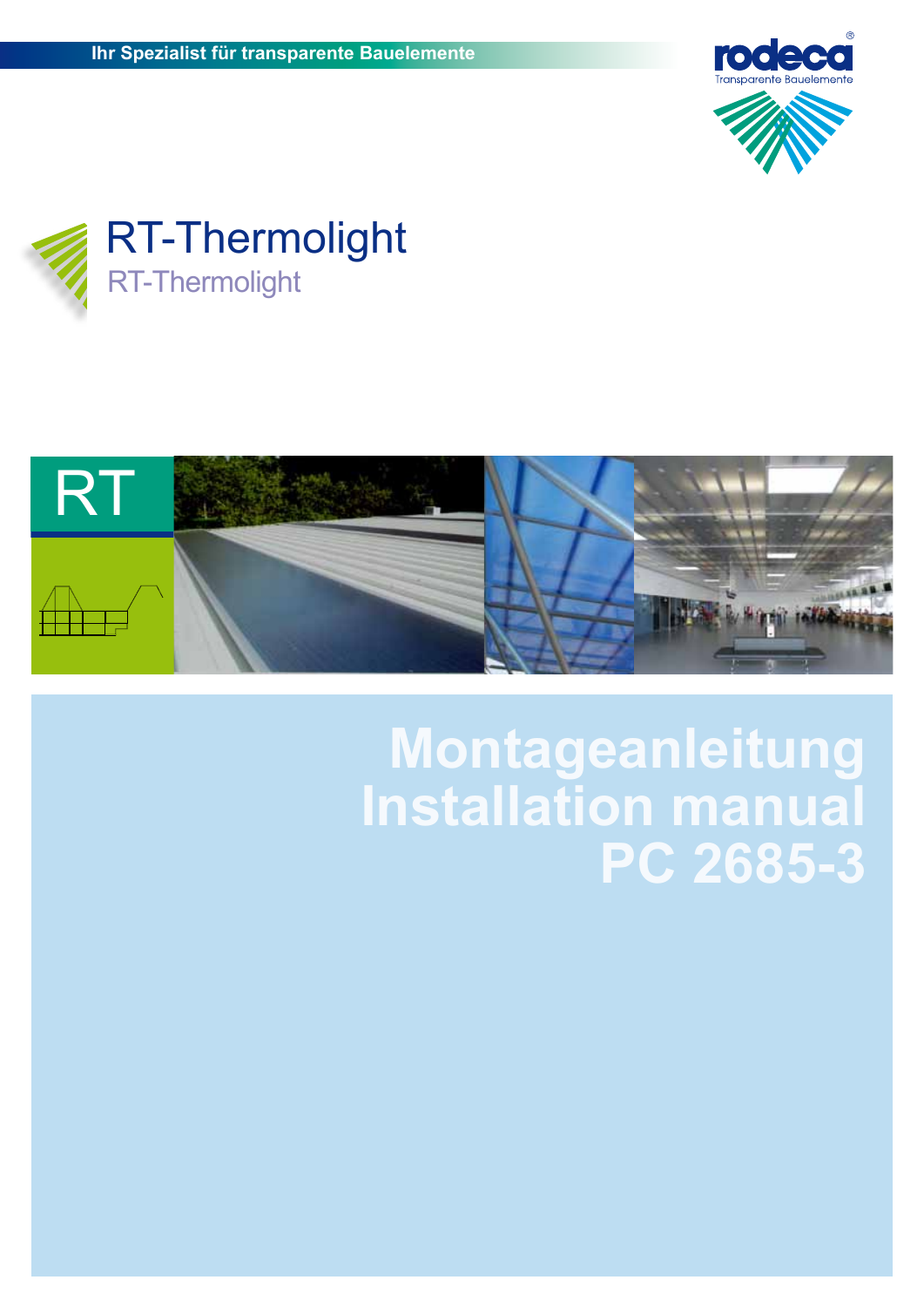

| <b>COMPANY</b>       |   |                |
|----------------------|---|----------------|
| =                    |   |                |
|                      |   |                |
|                      |   |                |
|                      |   | 5              |
| $\overline{4}$<br>٦. |   |                |
|                      | 3 |                |
|                      |   |                |
|                      |   | $\overline{2}$ |
|                      |   |                |

- 1. PC 2685-3
- 2. Sandwichpaneel bauseits
- 3. Kantblech bauseits
- 4. Unterkonstruktion bauseits
- 5. Kantblech bauseits
- 1. PC 2685-3
- 2. Composite panel on site
- 3. End plate on site
- 4. Substructure on site
- 5. End plate on site

Diese Angaben entsprechen unserem heutigen Kenntnisstand und erheben keinen Anspruch auf Vollständigkeit.

Technische Änderungen vorbehalten. Bitte prüfen Sie selbst, ob sich unsere Produkte für Ihre Zwecke eignen.

These data correspond to our today´s knowledge and do not claim completeness. Technical amendments are subjected to change. Please check by yourself, if our products comply with your requirements.

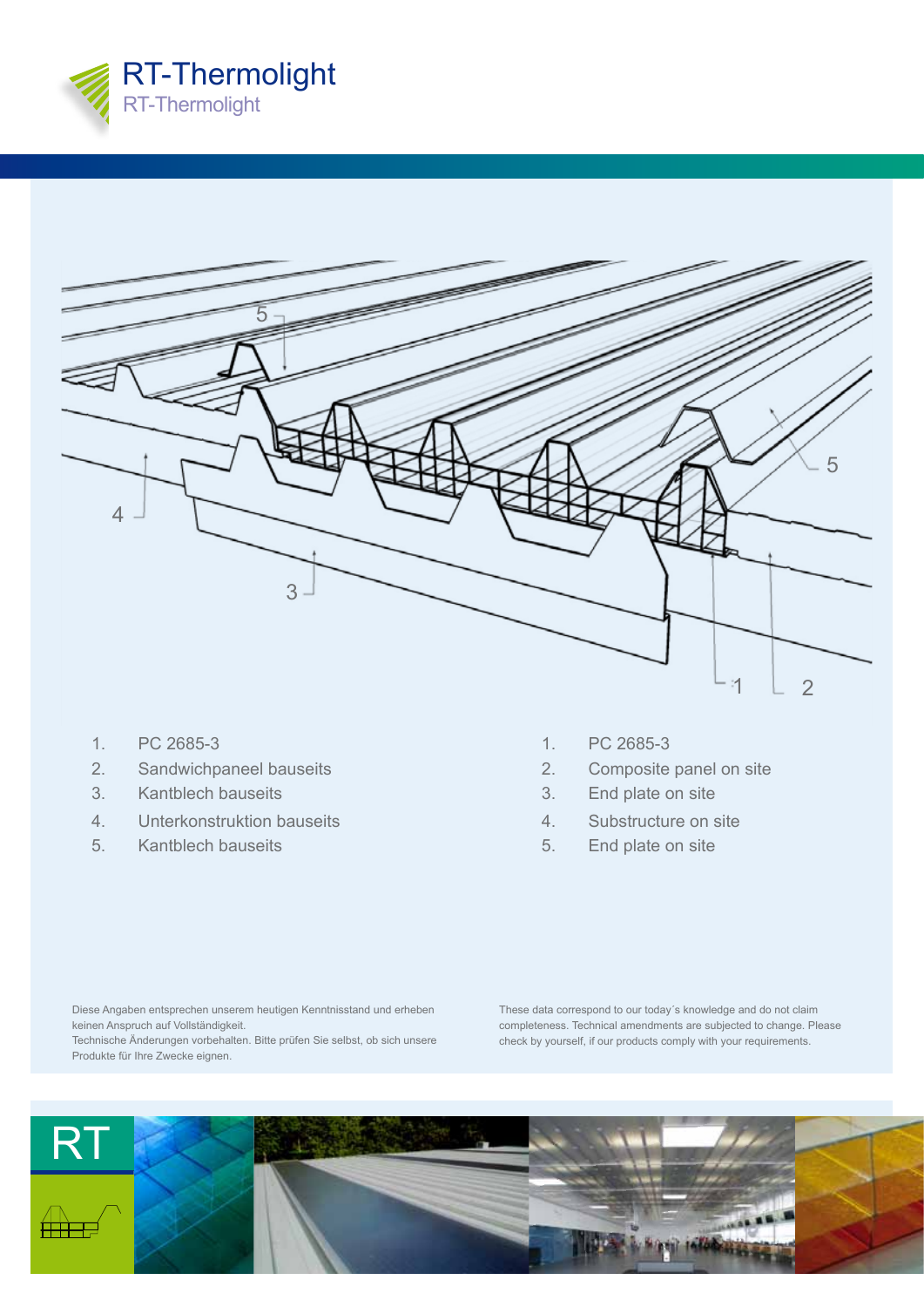

**1** Die bauseitige Unterkonstruktion ist an den Flächen, auf denen später das Paneel platziert wird, mit einem Dichtband (z.B. Kompri-Band oder Isozell-Band) zu versehen. So können Unebenheiten ausgeglichen werden.

The surface of the substructure must be sealed with a suitable sealing tape (e.g. joint sealing tape or isocell-tape). This balances uneveness.



Die Elementdicke von PC 2685-3 beträgt 85 mm. Bei Sandwichelementdicken von 100 und 125 mm ist die bauseitige Unterkonstruktion der Höhe entsprechend zu unterfüttern.

The thickness of PC 2685-3 is 85 mm. This means the substructure has to be raised when composite panels with a height of 100 and 125 mm are used.



Stand 09 / 2012

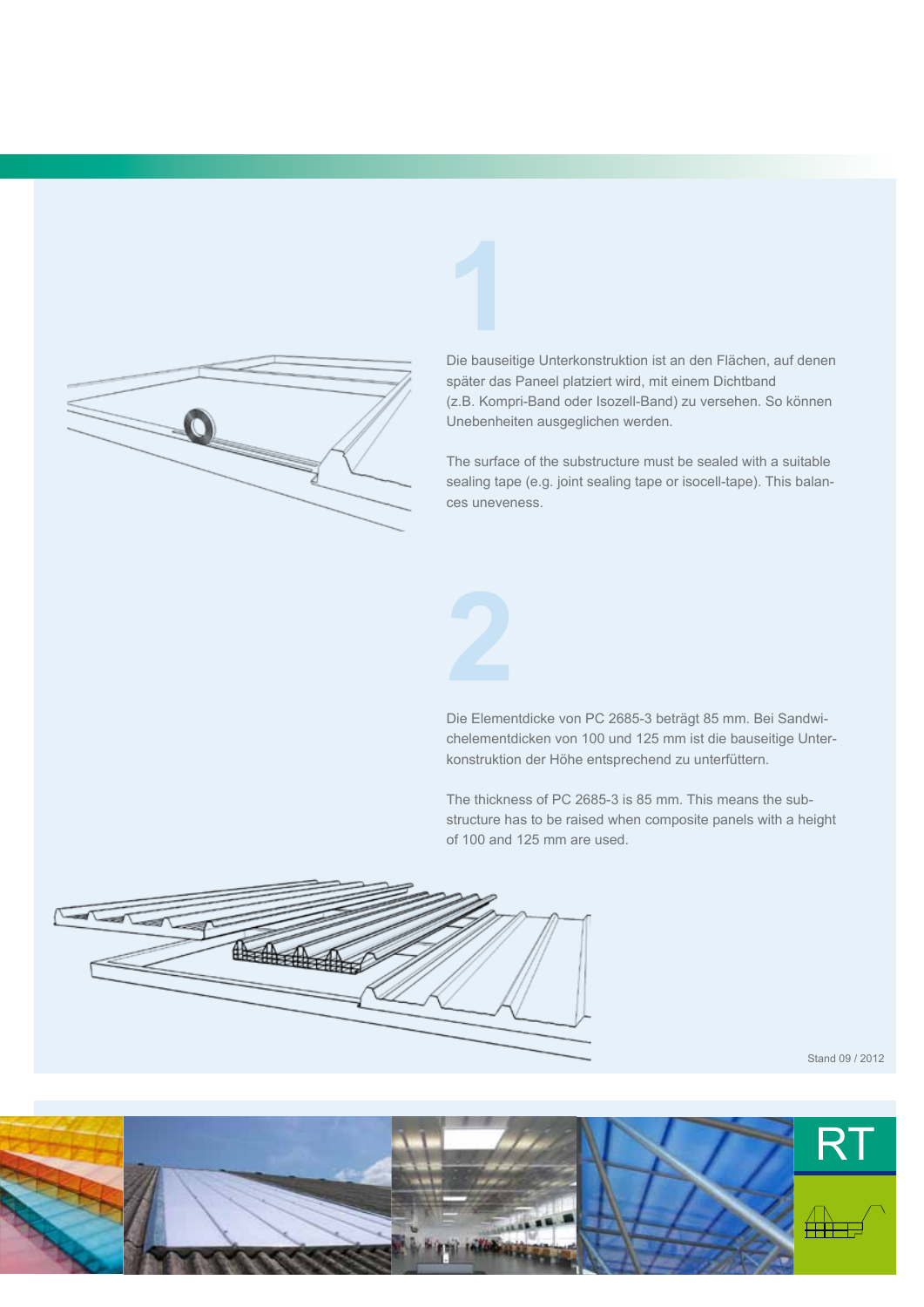







Unterkonstruktion substructure

**3** Das PC-Element wird zwischen die Sanwichelemente gesetzt. Dabei ist darauf zu achten, dass die seitliche Aufnahme des PC-Paneels über die Hochsicke des Sandwichelement greift. Auf der anderen Seite wird die Aufnahme des Sandwichpaneels über das PC-Element gelegt.

The PC-panel must be placed between the composite panels. It is important that the lateral holding fixture of the PC-panel is positioned onto the high corrugation of the composite panel. At the opposite side, the holding fixture of the composite panel overlaps with the high corrugation of the PC-panel.

Das PC-Element wird durch das bauseitige Kantblech mit dem Sandwichelement auf der Unterkonstruktion verschraubt. Hierzu sollten Schrauben mit Unterlegscheiben, die eine angeschweißte Neoprendichtung haben und einen Ø von min. 12 mm, verwendet werden. **4**

The end plate must be screwed through the PC-panel and the composite panel onto the substructure.

The screws must have washers with a neoprene sealing welded onto the washer and a minimum Ø of 12 mm.

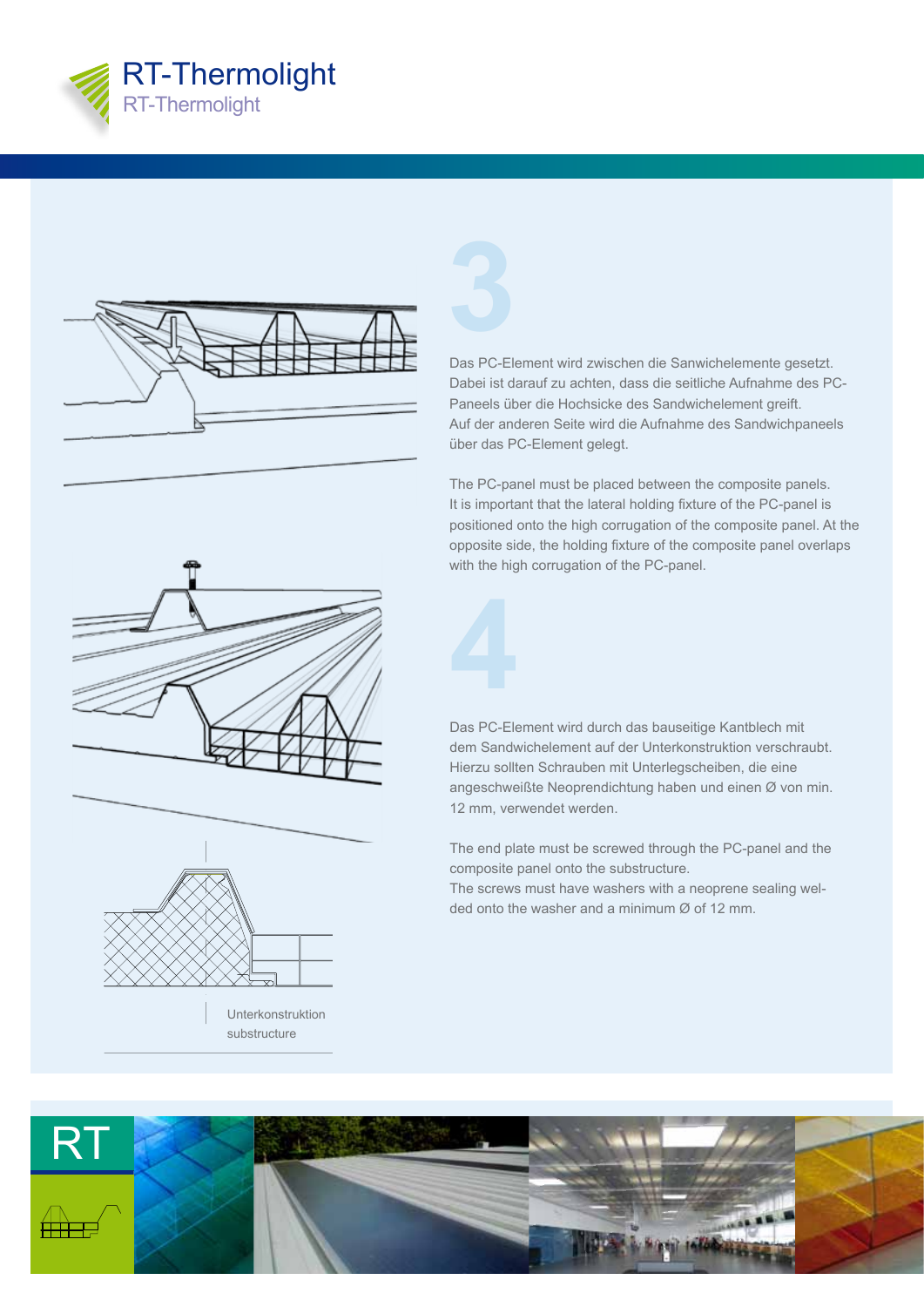

**5** Die Stirnseiten des Paneels sollten mit einem bauseitigen Kantblech verschlossen werden. Die genauen Paneelmaße sind vorher anzufragen.

The panel ends should be covered with an end plate on site. For creation of all the end plates on site, the exact panel dimensions must be inquired in advance.



Stand 09 / 2012